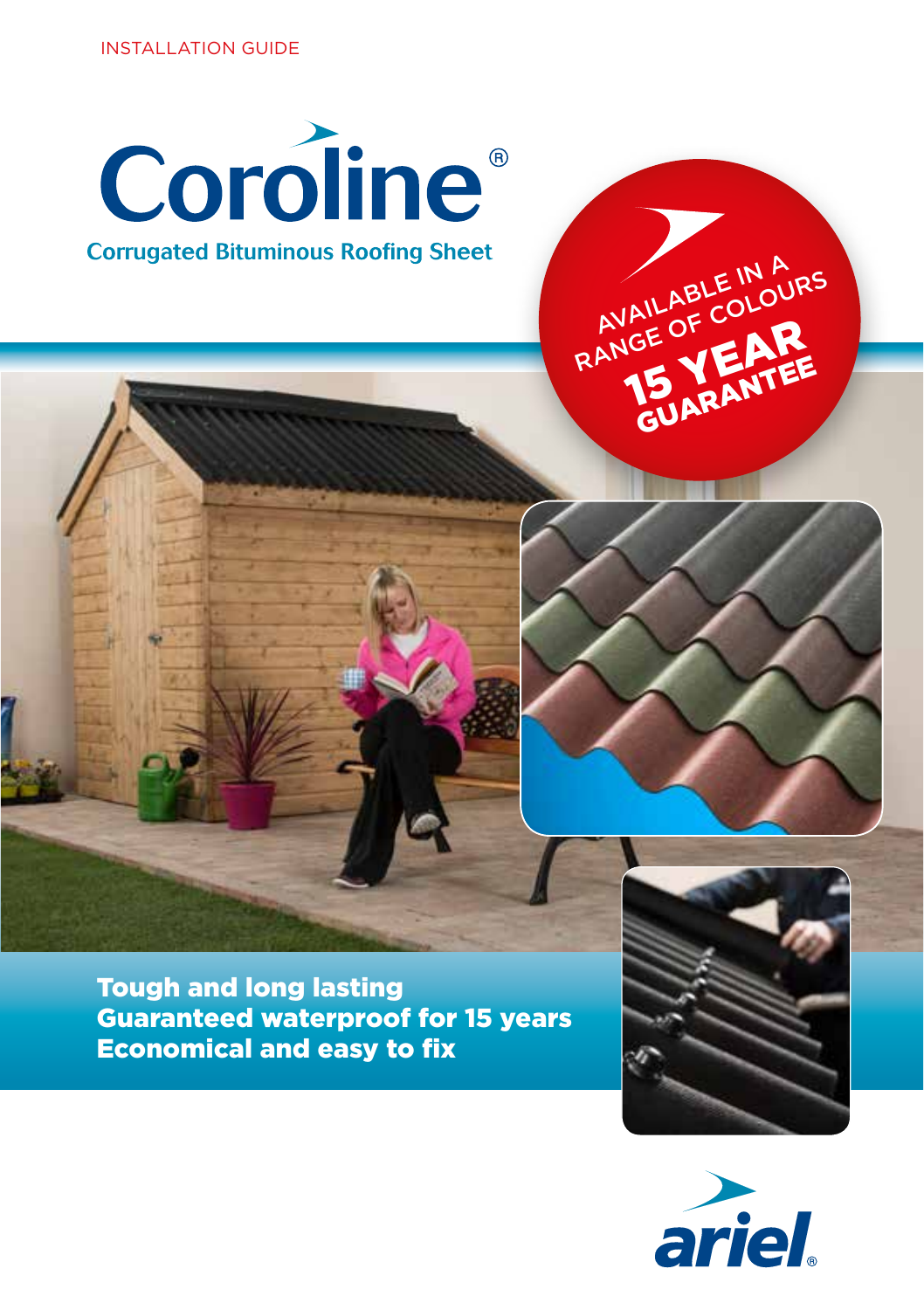

Coroline corrugated bitumen sheet is a tough lightweight roofing and cladding material made from bitumen saturated organic fibres giving the following important features:

- Economical
- Resilient
- Environmentally friendly
- Guaranteed waterproof for 15 years
- Simple to fix
- High insulation and sound absorbency values
- Compatible with most commercially available construction materials

# IMPORTANT

These instructions are guidelines only and do not include all the appropriate equipment which should be used in accordance with safety regulations.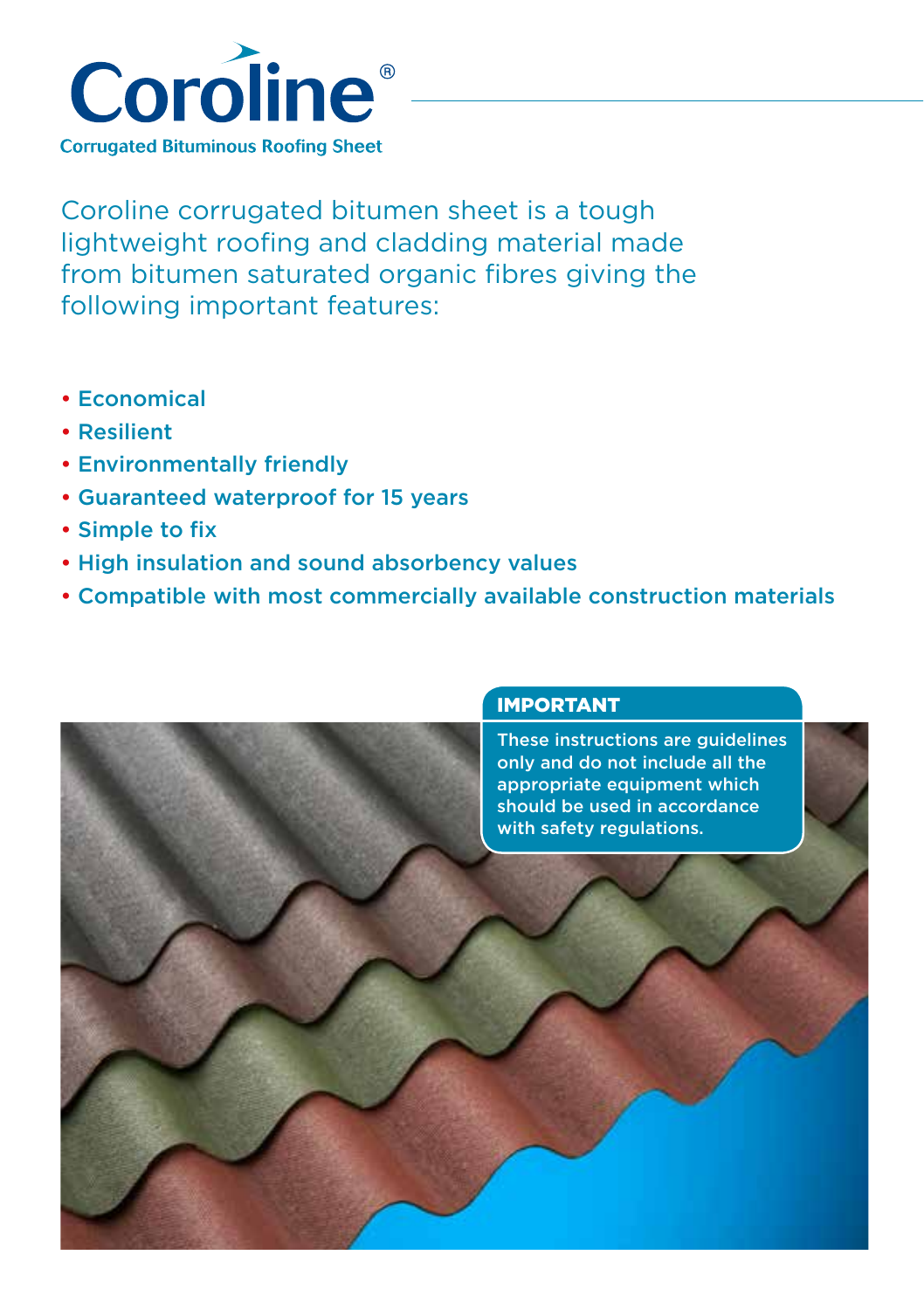

## **Preparation** Plan your project in advance.

For solid decked roofs, ensure your roof is in good condition and make any necessary repairs before you begin installation of the Coroline sheets. Pay particular attention to the construction of the roof section. In this case it consists of an 18mm plywood decked roof supported on timber trusses. Check that the roof deck is sufficiently thick to accept penetration from the Coroline Fixings. Otherwise you will need to substitute the nail fixing with a suitable proprietary screw using the Coroline washer and cap assembly to seal the fixing.

For a Lean-to installation, purlins must be at the correct centres and not less than 25mm square, supported by rafters. A useful tip is to use a timber spacer to keep purlins square to eaves.





#### Determining Roof Pitch

For roof pitches of less than 10° the required sheet end lap is 300mm. At 10-15° the sheet end lap is 200mm and at more than 15° the end lap is 170mm.





## Fixing the Sheets

Lay out the sheet, positioning square to the line of the eaves and verge. The sheet should overhang both verge and eaves. Take care that the overhang does not exceed 70mm in the case of the eaves.

If cutting is necessary, cut Coroline sheets to length using a hand saw with a lubricating spray on the blade.

Secure the sheet in place and fix to the verge using Coroline fixings at 100mm centres. Continue to install the sheet on the roof fixing through the crown of the corrugation. On a solid decked roof use a Coroline fixing at every corrugation to the top and bottom of the sheet and at every other corrugation in the middle course. For a Lean-to installation nail centres may be reduced to alternate corrugations at intermediate purlins. Set the next sheet in place with the required side lap and fix in place. Repeat until the roof is fully covered.



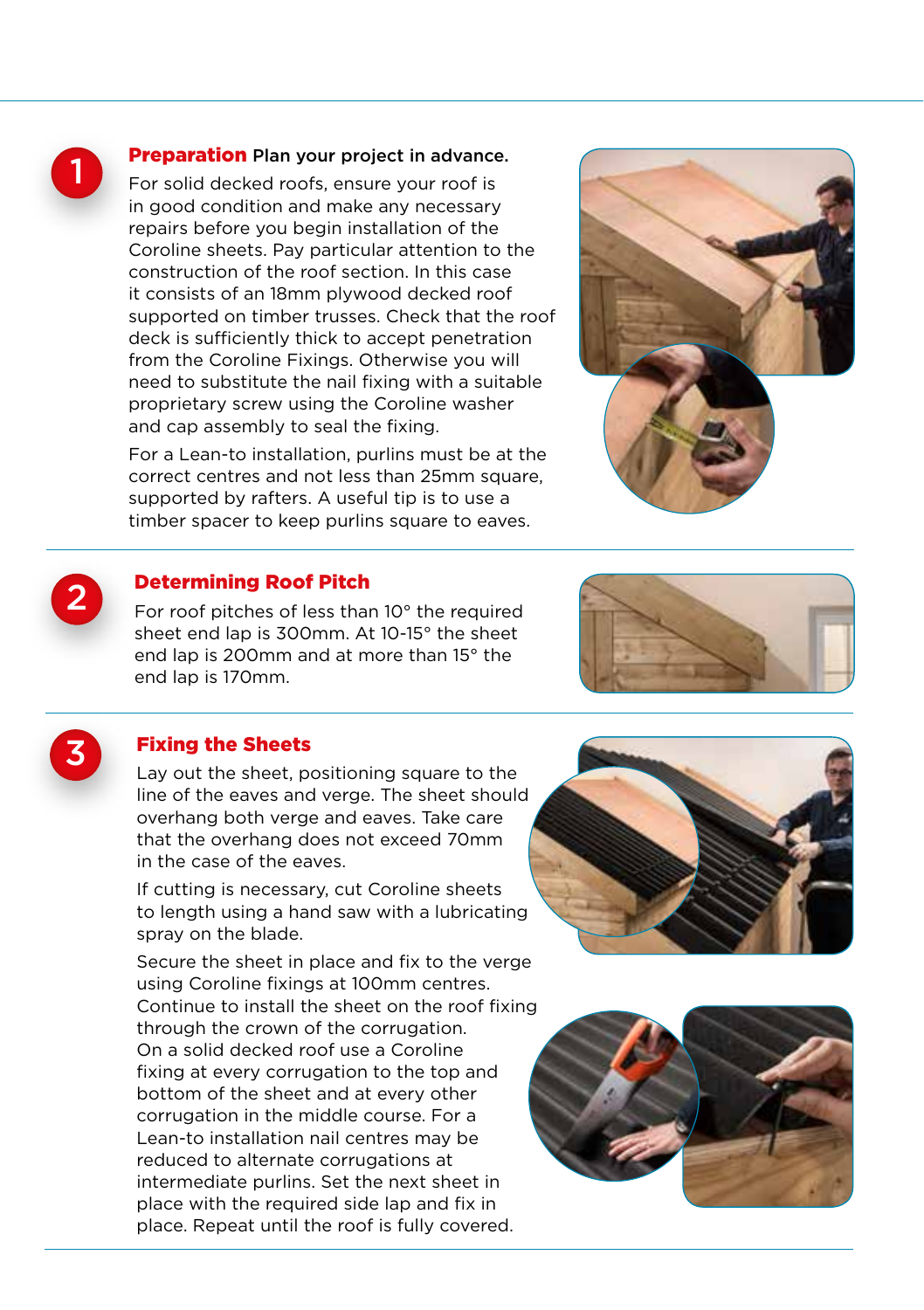



# Fixing the Ridge to Solid Decked Roofs

To fix the ridge, align the ridge pieces on the sheets and fix onto the roof, using the preformed end lap grooves on the ridge piece to define the end lap. Secure the ridge pieces with Coroline fixings at every other corrugation.





## **Verges**

Verges should be formed by either nailing the final corrugation over a raised barge board or using a ridge piece to lay over the verge.





## Fixing Gutters

Do not overhang fascia by more than 70mm. Draughts may be reduced by using Coroline Polyethylene fillers at eaves.



## Colours Available





**BLACK RED GREEN BROWN**





# Accessories Available

Coroline accessories include:

Apron Flashing Onduline Eaves Tray Batten Cloaking Piece Ventilator Strip









Please seek advice from the Technical Team for guidance and instruction on fitting Coroline Corrugated Bituminous Roofing Sheet.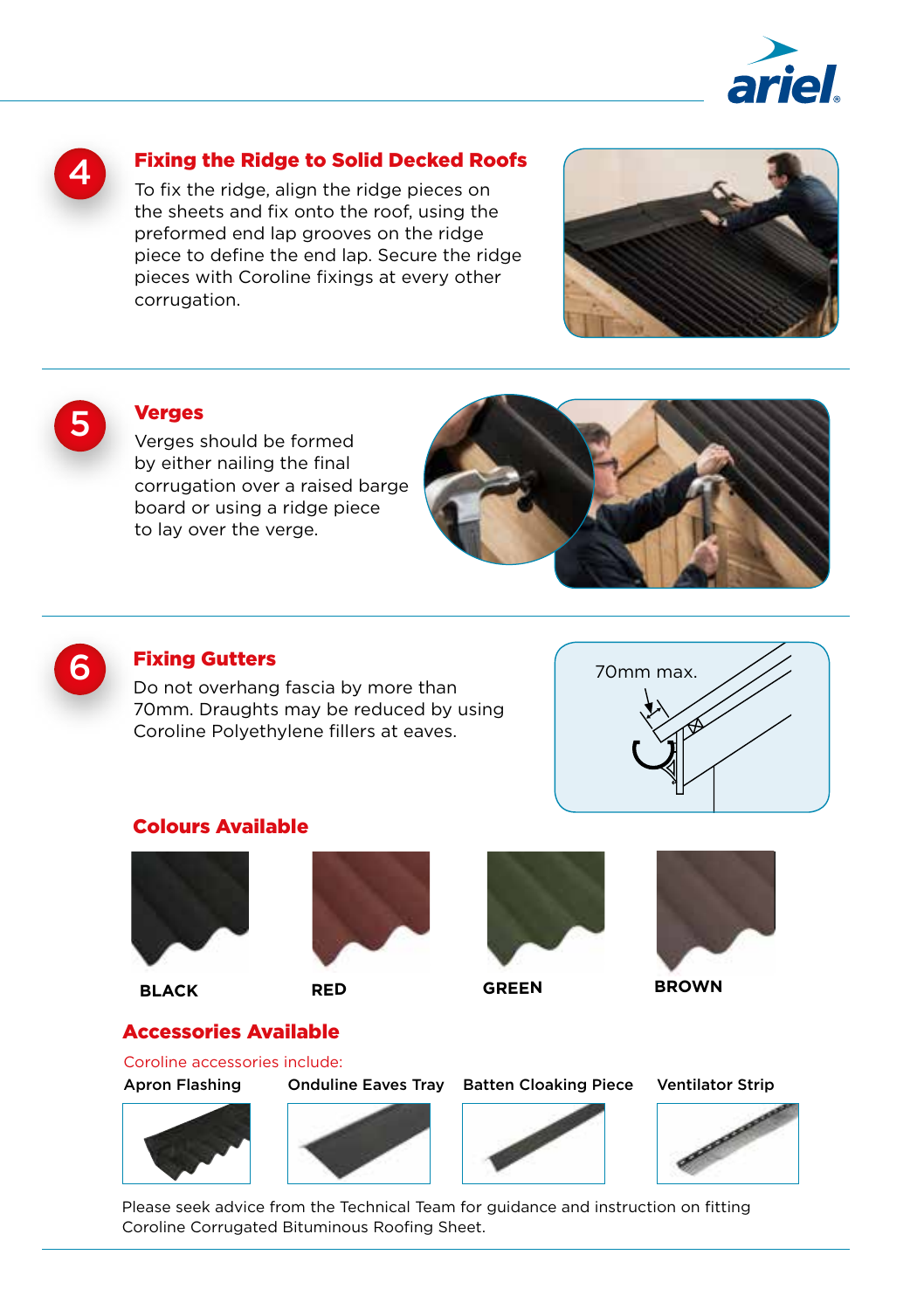

#### Support

Check the purlins are fixed at the correct centres and are of the correct minimum thickness with the right support. (Details listed in point 1 in fixing instructions section.)

#### Sheet overlapping

You must have the correct sheet end lap and corrugation side lap.

#### Condensation and Ventilation

Always ensure you have adequate ventilation. Condensation on most projects is avoided by good air ventilation at eaves and gables. Where there is existence of high humidity or minimal ventilation, provision of an insulated vapour barrier is advisable.

| <b>Roof Pitch</b>                                                 | <b>Support</b>               | <b>Sheet End Lap</b> | <b>Sheet Side Lap</b> |
|-------------------------------------------------------------------|------------------------------|----------------------|-----------------------|
| $5^{\circ}$ to 10 $^{\circ}$ or gradient<br>$1$ in 12 to $1$ in 6 | Decking or<br>close boarding | 300 <sub>mm</sub>    | 2 Corrugations        |
| 10° to 15° or gradient<br>$1$ in 6 to $1$ in $4$                  | Purlins at<br>450mm Centres  | 200 <sub>mm</sub>    | 1 Corrugation         |
| $15^\circ$ and over or<br>gradient<br>1 in 4 or less              | Purlins at<br>600mm Centres  | 170 <sub>mm</sub>    | 1 Corrugation         |

## **Fixings**

Only use 'Coroline Fixings' at correct spacing. (details listed in point 4 in fixing instructions section)

## Number of Sheets Required

Divide the roof width by the cover width.

## Number of Fixings Required

Divide the roof width by the fixing centres. Divide the roof length by the support centres and add 3 Multiply these two values together = approximate number of fixings required.

| <b>PROPERTIES</b> | <b>COROLINE SHEET</b>     |
|-------------------|---------------------------|
| Sheet Size        | 2000mm x 950mm            |
| Cover Width       | 855mm                     |
| <b>Thickness</b>  | 26mm                      |
| Sheet Weight      | 5.6kg                     |
| Material Weight   | $2.9$ kg/m <sup>2</sup>   |
| Corrugation       | 38mm height<br>95mm width |

#### 15 Year Waterproof Guarantee

ARIEL PLASTICS LIMITED guarantees that Coroline will remain waterproof for 15 years in normal weather conditions. This Guarantee is only valid providing the Coroline has been fixed in accordance with the manufacturer's instructions and does not extend to the cost of re-erection or other consequential loss. This Guarantee is offered as an extra benefit and does not affect the consumers statutory rights.